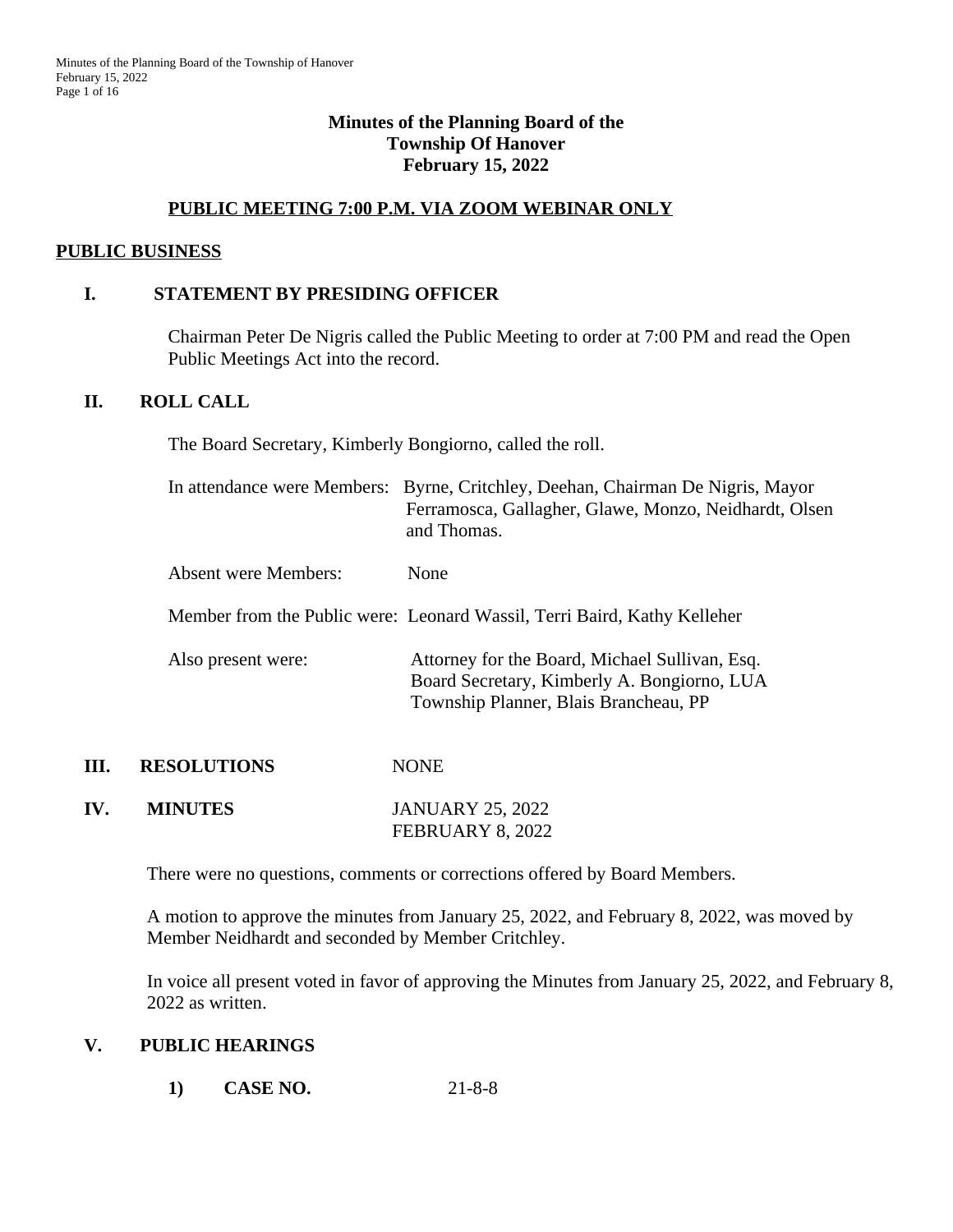## **APPLICANT/OWNER** EXETER 55 SOUTH JEFFERSON, LLC **LOCATION:** 55 SOUTH JEFFERSON ROAD, WHIPPANY **BLOCK:** 3901 **LOT(S):** 3 **ZONE:** I

Applicant is seeking Preliminary and Final Site Plan and "C" Variance relief in order to install a fence around the outdoor storage area, construction of a new handicap accessible ramp and building entrance in connection with the existing building. Applicant is also requesting a design waiver to continue to all ow the use of the existing eighteen parking spaces instead of the fifty-five parking spaces that are required by ordinance.

Copies of the filed application forms and supporting documents submitted by the applicant can be reviewed at the following link: <https://archerlaw.sharefile.com/d-se0b39a011d8a414bbb8e480118ac4283>

DUE TO A NOTICE ISSUE THIS CASE WILL BE CARRIED TO A LATER DATE TO BE DETERMINED.

## *Board Action Date – MAY 6, 2022*

#### **Board Secretary, Kimberly A. Bongiorno, LUA**

**-** Read the letter into record, this letter was sent by the applicant's attorney requesting to carry this case to February 22, 2022.

A motion to carry this case to February 22, 2022, by letter was moved by Member Monzo and seconded by Member Glawe.

Members Deehan, Monzo, Glawe, Olsen, Byrne, Critchley, Gallagher, Mayor Ferramosca and Chairman De Nigris voted in favor of carrying this case by letter to February 22, 2022.

| CASE NO.           | $21 - 8 - 9$                        |
|--------------------|-------------------------------------|
| <b>APPLICANT</b>   | ECLIPSE VETERINARY CARE             |
| <b>OWNER</b>       | HANOVER RENAISSANCE, LLC            |
| <b>LOCATION:</b>   | 1 PAPERMILL DRIVE, WHIPPANY         |
| <b>BLOCK: 9001</b> | <b>LOTS:</b> 1.01 <b>ZONE:</b> B-10 |
|                    |                                     |

Applicant is seeking Preliminary and Final Site Plan approval for a change in use to a 24 hour Veterinarian Hospital. All proposed renovation work is interior. The only exterior improvements will be the installation of a mobile MRI unit, exterior signage, two new rooftop a/c condensing units and an emergency backup generator. The MRI unit and emergency generator will be located behind the existing fence in the former playground. There will be one new monument sign and one new wall mounted building sign along with the existing freestanding sign at the intersection of North Jefferson Road and Papermill Drive. **CASE PARTIALLY HEARD AND CARRIED FROM JANUARY 25, 2022**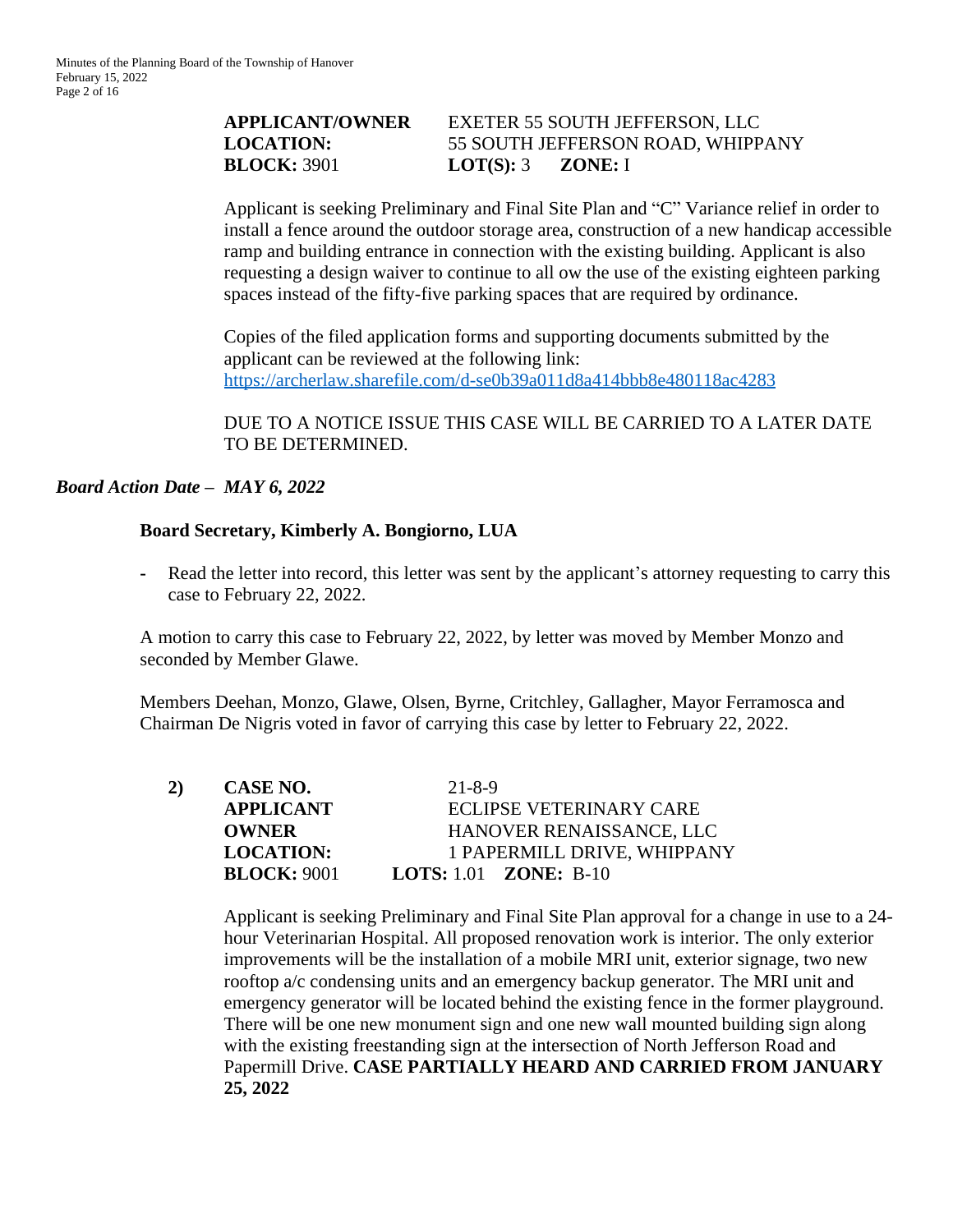Copies of the filed application forms and supporting documents submitted by the applicant can be reviewed at the following link: <https://www.dropbox.com/sh/2fko79mk0rpam67/AADrmIpVm8iCxm4zVYgHGsGNa?dl=0>

# *Board Action Date – FEBRUARY 15, 2022*

## **Attorney for the Applicant – Michael J. Lipari, Esq.**

- We listened to the Board's concerns, and we wanted to make sure that we addressed all of them.
- The Applicant was granted a certificate of compliance on July 13, 2021.
- We are now asking for one variance.
- Introduced the witnesses for the night.

Doctor Megan Edelle was sworn in by the Attorney for the Board, Michael Sullivan, Esq.

The Township Engineer, Gerardo Maceira, P.E., and the Township Planner, Blais Brancheau were sworn in by the Attorney for the Board, Michael Sullivan.

## **Doctor Megan Edelle**

- 5 Kice Road, Florham Park.
- I am a practice owner in East Hanover and currently building another practice in Florham Park, so I am familiar with this process.
- Veterinary medicine is a wonderful small-town industry that brings a good positive vibe to the community.
- In the veterinary industry we need referral facilities for twenty-four-hour care and specialty care.
- With an increase of pets and closures due to Covid we are finding it difficult to find places to refer our patients to for specialty services and overnight care so this would be a wonderful addition to this area, to the community and serve a huge benefit to veterinarians, to pets and pet owners.
- Before referring patients to specialty care facilities, I never had to call to make sure that they could accept a patient but now all the referral hospitals are backlogged, and my clients are reporting they must wait prolonged hours and further elaborated on it.
- Many of the referrals that we make are because time is of the essence, it would be nice to have one in our backyard that takes care of our animals and further elaborated on it.

Open to the Public for questions

## **Leonard Wassil**

- 107 Stone Creek Court.
- Questioned if the MRI be visible?

## **Closed to the Public**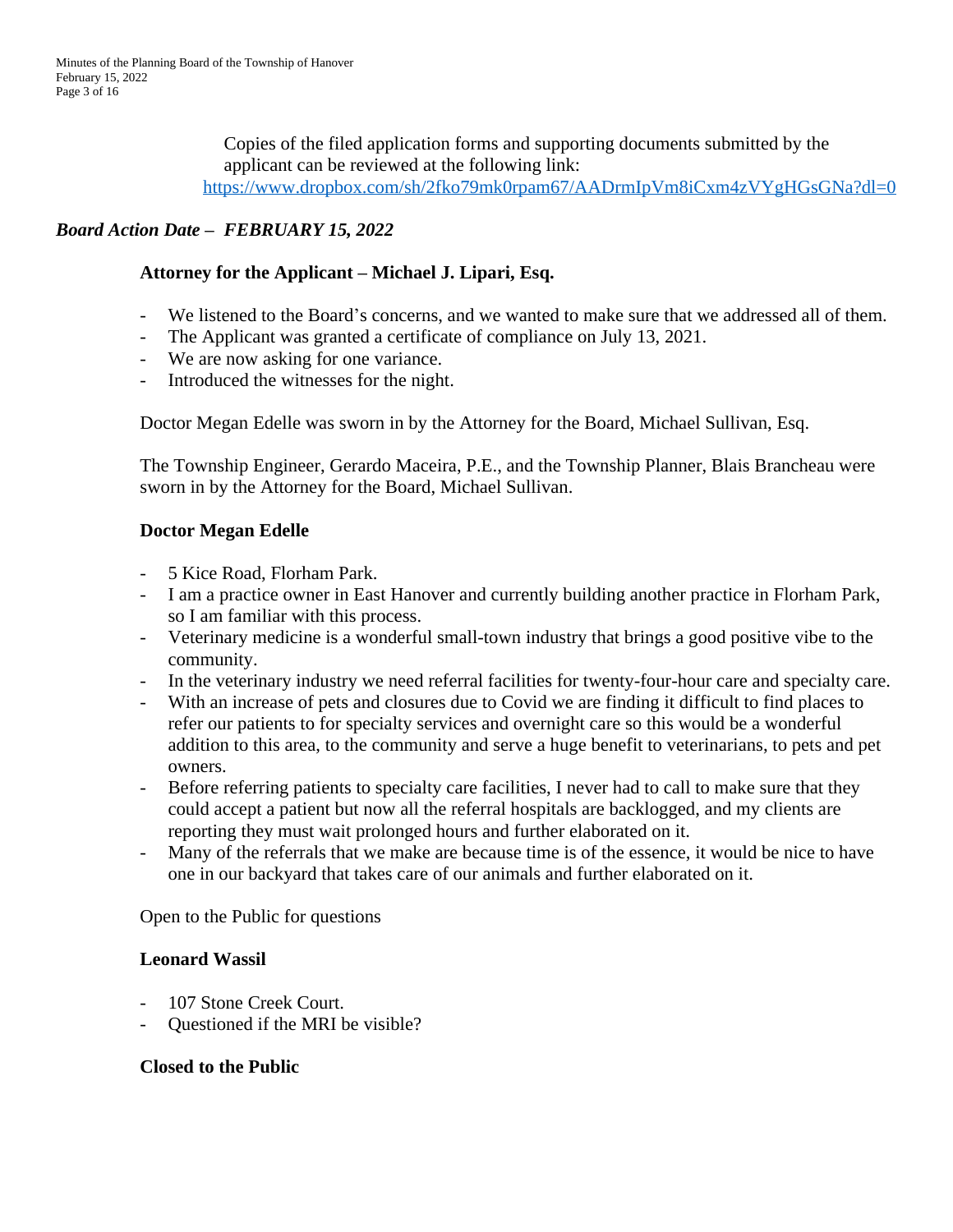## **Attorney for the Board, Michael Sullivan, Esq**

**-** Mr. Hasson you understand you are still under oath.

## **John Hasson – Architect for the Applicant**

- Yes, thank you.
- **-** We added a landscaping plan that includes screening around the MRI, we have some 3D renderings, some photos of what it would look like after the screening.
- **-** Gave the reasons for relocating the MRI unit two feet further away from the building.
- Reviewed the changes

## **Exhibit A-1**

**-** Primary Site Plan, revision date of 02/07/2022, SP1.0

## **Exhibit A-2**

**-** SP1.1, it shows the MRI with the stairs, revision date of 02/07/2022

## **Exhibit A-3**

- SP1.2, Signage package, it shows that signage that is proposed.

## **Exhibit A-4**

- SP1.3, Building Signage West Side, above the entrance.

## **Exhibit A- 5**

- SP1.04, Updated detail on the generator.
- We are proposing a 150KW generator, it will not be taller than the fence, it is natural gas.

## **Exhibit A-6**

- SP1.5, new proposed landscaping plan.
- The new arborary will run across the inside of the fence and some outside of the fence.

## **Exhibit A-7**

**-** A1.1, it is the floor plan.

## **Exhibit A-8**

**-** A3.0, it is our Roof Top Plan, it shows the existing equipment that it is not visible form the street.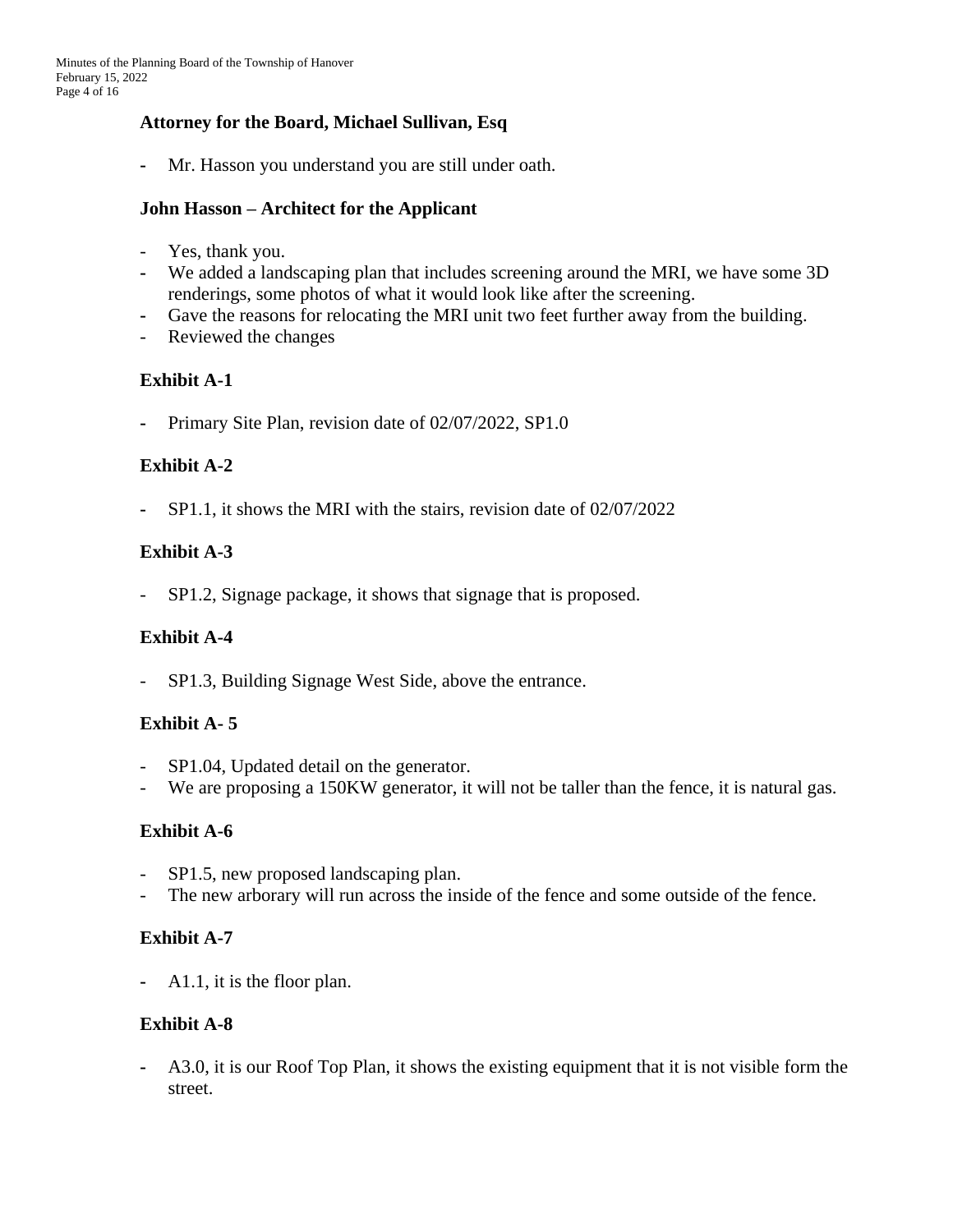## **Exhibit A-9**

- It is photograph from the building, it is a view from Papermill Drive and it shows its currents state.

## **Exhibit A-10**

- It is a view of the proposed shrubbery.

## **Exhibit A-11**

- It is a photograph with a view of the East side of the Driveway.

## **Exhibit A-12**

- It is a photograph showing the East Side with the trees and the MRI superimposed.

## **Exhibit A-13**

Photo showing the trees in the summer that bloom very nicely.

## **Exhibit A-14**

- It is another view form the East side, our driveway entrance, it shows how dense the trees are once they are in full bloom.

# **Exhibit A-15**

- It is a photograph taken further down almost at the residential entrance.

# **Exhibit A- 16**

- It is a photograph form across the street showing the parking lot, driveway, and trees.

## **John Hasson – Architect for the Applicant**

- Addressed Chairman De Nigris's question regarding the main entrance, the MRI, and the new proposed shrubbery.
- Addressed Mayor Ferramosca's question regarding the size of the planting being proposed at this time.

## **Township Planner, Blais Brancheau**

- Addressed Mr. Thomas's question regarding the planting inside and outside of the fence without damaging the fence.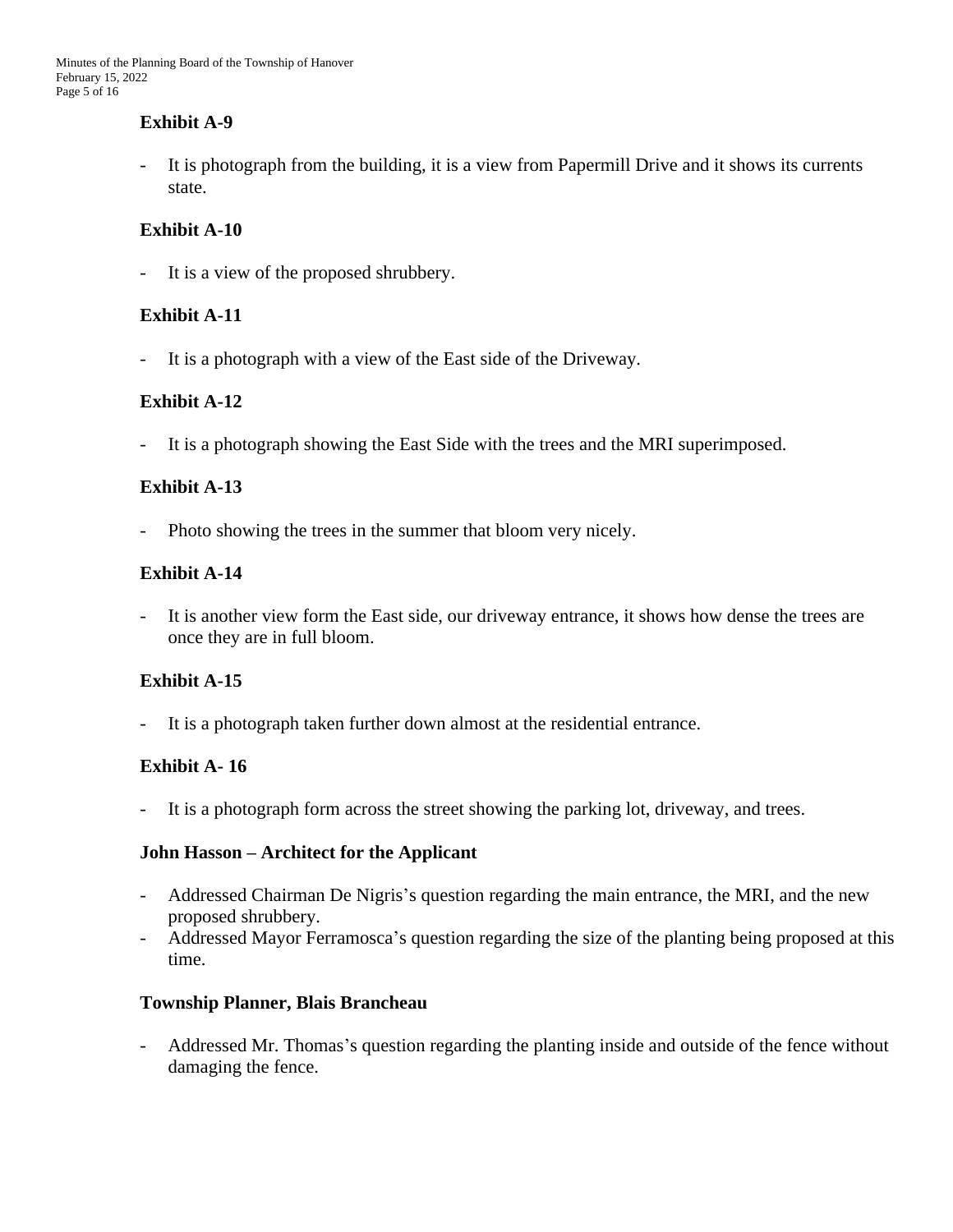## **Attorney for the Board, Michael Sullivan, Esq.**

- The applicant has already indicated that it is going to comply with and satisfied those items in section "B"
- The other items in section "6" are also acceptable with the applicant, is that correct?
- Mr. Maceira's report, which was dated February 14, 2022, he has seven items also. Would you please indicate if the applicant is agreeable to satisfying those items?

## **Attorney for the Applicant – Michael J. Lipari, Esq.**

- Yes, council that is correct.
- Yes, we do not have any issues with that at all.

## **Open to the Public for questions**

## **Terry Baird**

- 180 Parsippany Road, Whippany, New Jersey.
- My concern is that people are going to have a challenging time finding this place without having some kind of signage out on South Jefferson Road.

## **Attorney for the Applicant – Michael J. Lipari, Esq.**

- There was an issue that was raised regarding the validity of the sign, our application requests that we replace the existing childcare sign with our own sign.
- We do believe that from an informational standpoint for customers that they are able to have proper direction and understanding of where the facility may be located.
- Our request is that we are able to put our logo on that free standing sign and we hope that the Board would allow it.

# **Kathy Kelleher**

- **-** I just want to make sure that the canopy is going to cover the MRI completely.
- **-** On the East side of the building the clinic faces our communal area where we have weddings, baby showers, we have a gym, I do not know where the trash will be going, will it be hidden, will it be offensive to the people during baseball games, in the summer and to people of our community.
- Are there new plantings going in on the east side of the building, between our community building and the veterinary clinic?
- Will there be overflow traffic in the summertime with the baseball field?
- Is the clinic open all night every night? If so, the noise can be quite loud.

## **John Hasson – Architect for the Applicant**

**-** Ms. Kelleher the canopy is going to be between the building and the MRI, it is not going to cover the MRI.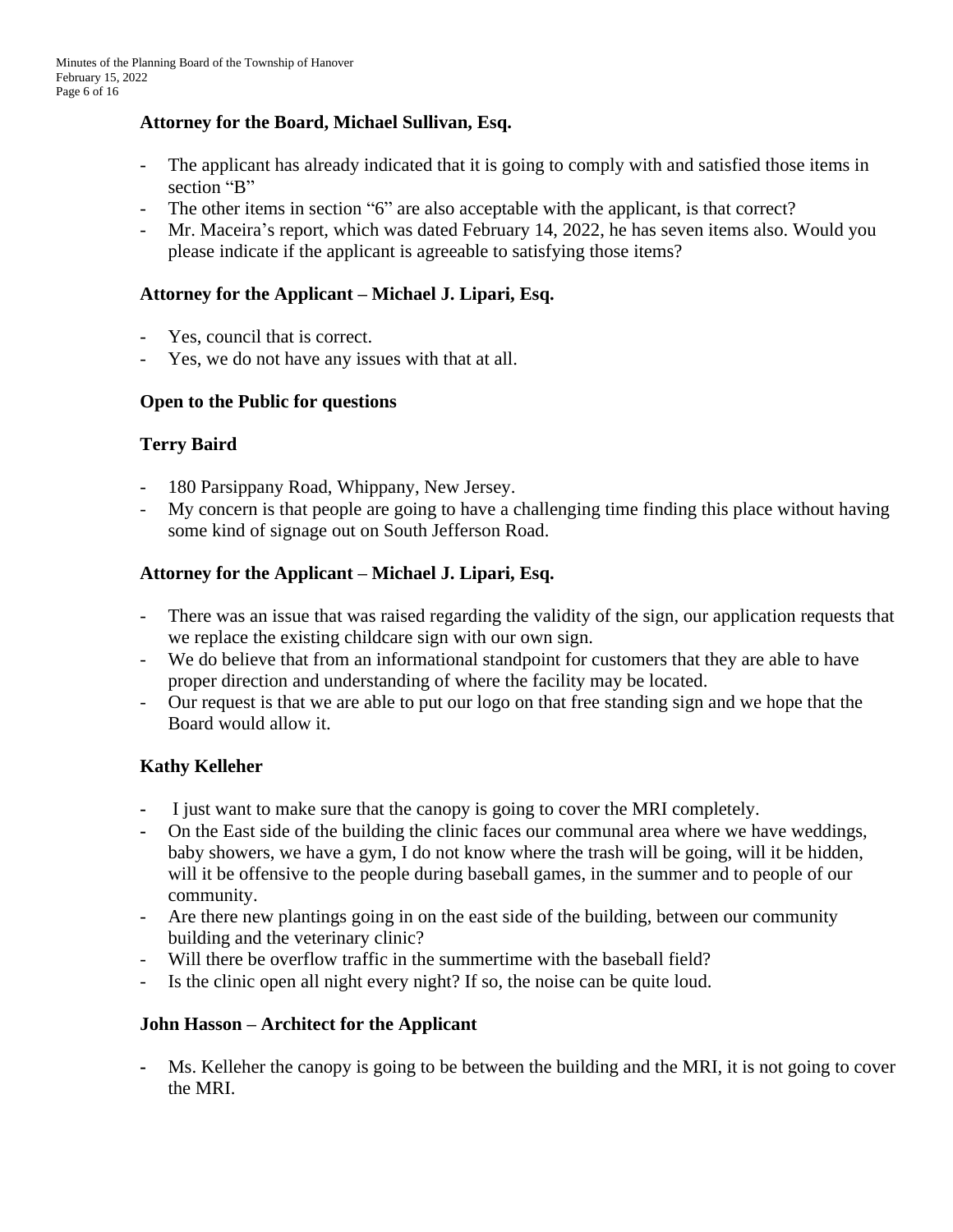- **-** There is a trash enclosure to the back of the parking lot that will remain, you will not be able to see it.
- There is, we are proposing several plantings.

## **Attorney for the Applicant – Michael J. Lipari, Esq.**

- I do not think that we have explored that, but if there are any issues, we will work that out with the town, but as of right now we are not aware of being used for overflow parking, I do not know if there is any agreement with the town, but we will look into that.
- Yes, and no I do not think so, we will comply with all the noise and sound requirements, and we have a professional engineer that can testify to that.

## **Closed to the Public**

Matthew Murello P.E – for the Applicant was sworn in by the attorney for the Board, Michael Sullivan, Esq.

## **Matthew Murello P.E – for the Applicant**

- 415 Route 24, Chester, New Jersey.
- Gave his professional and educational background.
- Has testified before this Board on several occasions.
- All his licensing is in good standing.
- Accepted by the Board.
- We evaluated the noise of the emergency generator and the MRI unit.
- Gave the findings of the noise levels at the residential property lines and that it would be subject to during the daytime and the nighttime giving findings of the sound levels corresponding to daytime and nighttime further explaining the findings of his report dated February 4, 2022.
- Addressed Mayor Ferramosca's question regarding sound aggregating.

Open to the Public for questions

## **Leonard Wassil**

- How is the emergency generator is going to powered?
- Will the be any residual effect of the fumes to the Grand?
- Do we have an expert on the town side?

## **Matthew Murello P.E – for the Applicant**

- **-** Natural Gas, you may be able to smell it but not see it.
- **-** I can only testify to the sound.

## **Attorney for the Board, Michael Sullivan, Esq**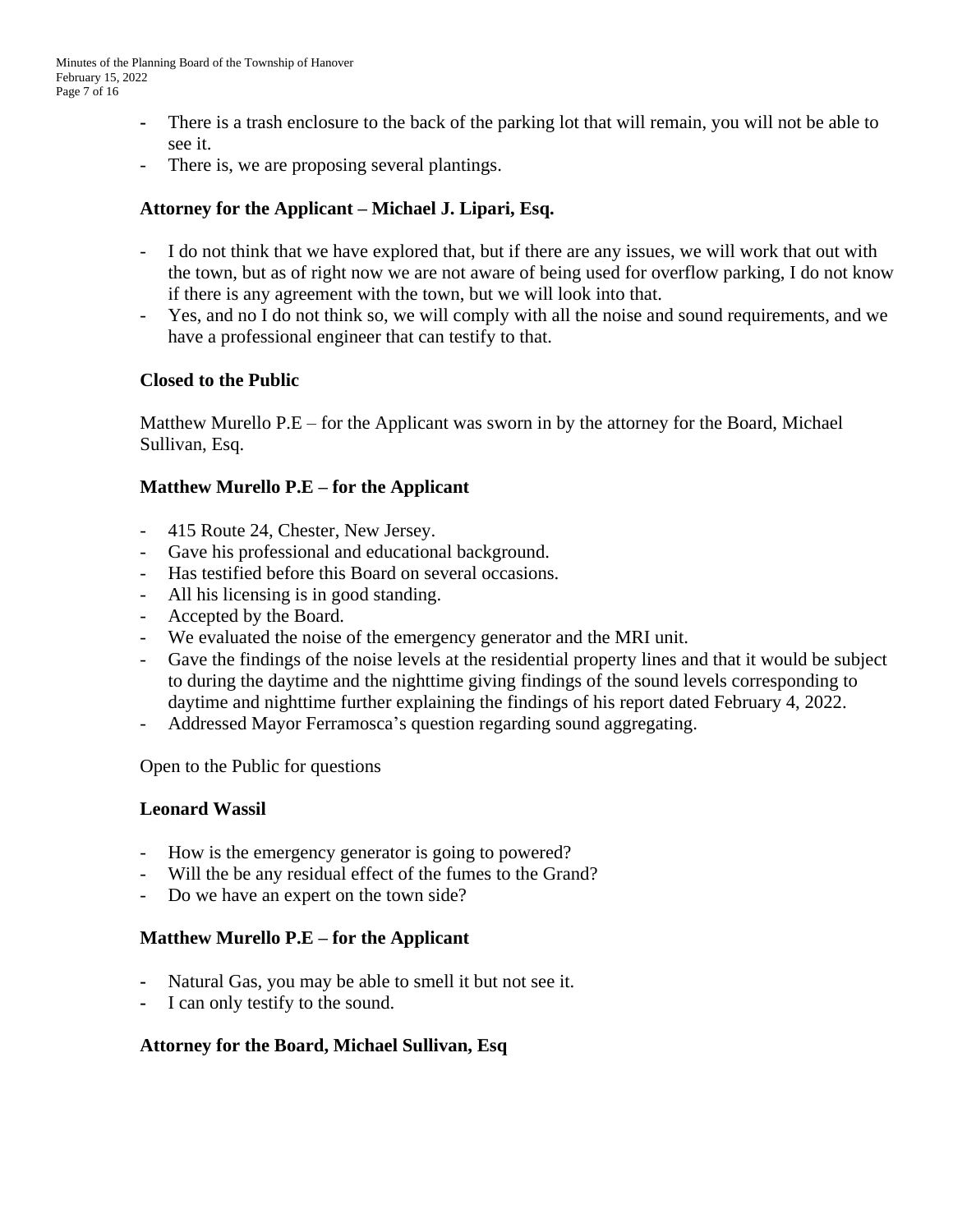**-** Mr. Wassil, what the Board has done in the past is put a condition in the approval that basically says that prior of the issuance of a "C.O" the applicant is required to do an as built noise assessment and needs to confirm that those noise levels meet all the applicable regulations, so that would be covered on the back end also.

# **Kathy Kelleher**

Why not buy a taller fence to cover the whole trailer?

## **Attorney for the Applicant – Michael J. Lipari, Esq.**

The ordinance required that we have a fence not taller than 6ft. height and further explained.

## Closed to the Public

Cristine A Nazzaro-Cofone – Professional Planner for the Applicant was sworn in by the Attorney for the Board, Michael Sullivan, Esq.

## **Cristine A Nazzaro-Cofone – Professional Planner for the Applicant**

- 125 Half Mile Road, Suite 200, Red Bank, New Jersey, 07701.
- Gave her professional and educational background, all her licensing is in good standing.
- Accepted by the Board.
- The use as permitted in the area, the only reason we are here tonight is because our accessory MRI is not within the proper distance that it needs to be by your ordinance to the main building, so we made some modifications to our application.
- Went over that statutory reasons that the requested variance can be granted.
- Explained the importance of the landscaping outside of the fence.
- Went over the positive criteria and negative criteria and further explained her reasons to believe the benefits outweigh the detriments.

Open to the Public for questions and or comments

Leonard Wassil was sworn in by the Attorney for the Board, Michael Sullivan, Esq.

# **Leonard Wassil**

- My comments with the trees in the inside and the outside it is a great idea and further explained his reasons.
- Kathy Kelleher was sworn in by the Attorney for the Board, Michael Sullivan, Esq.

# **Kathy Kelleher**

- I am afraid that this is going to affect our property values, can you comment on that?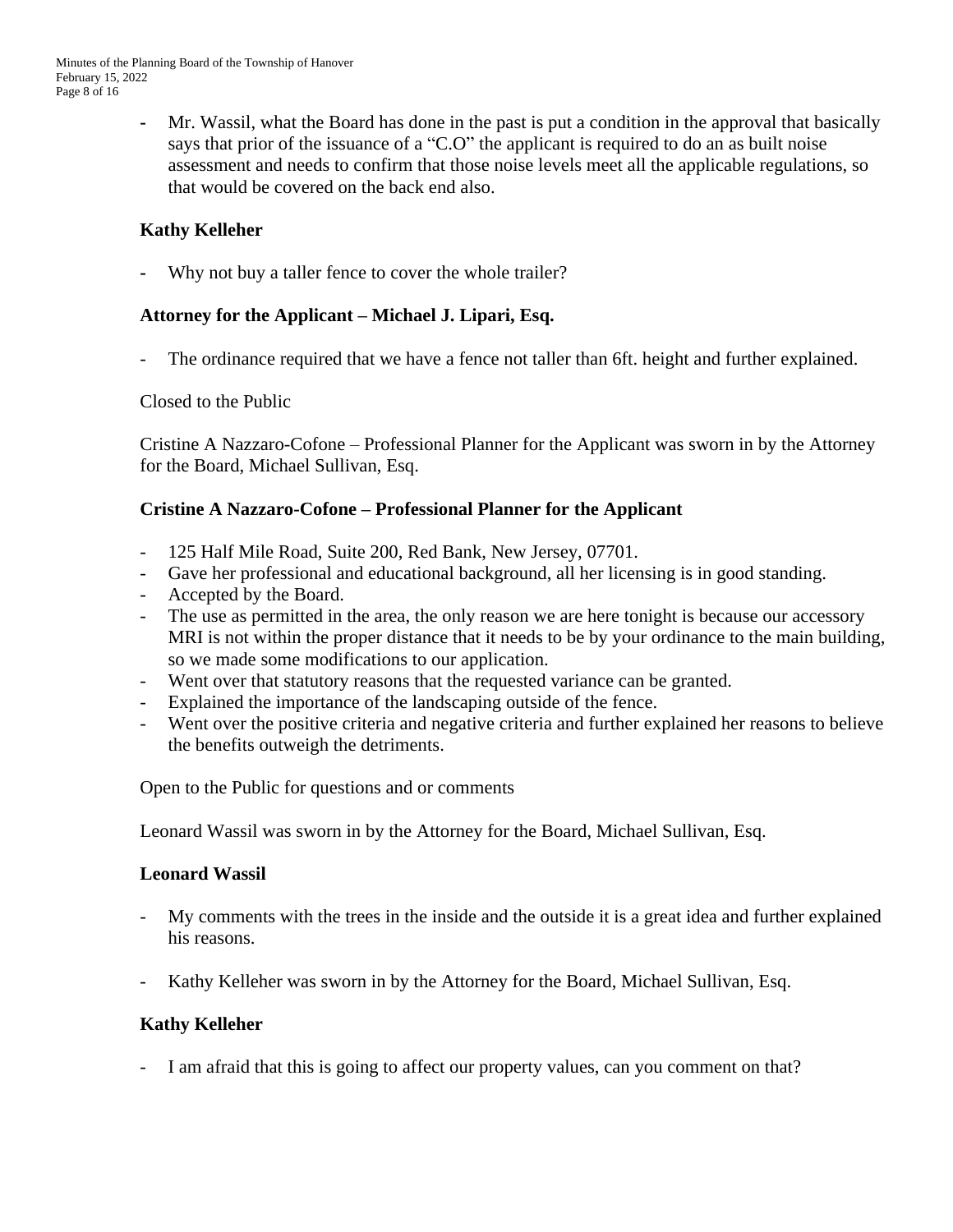## **Attorney for the Board Michael Sullivan, Esq.**

- This is not within the scope of her testimony; she cannot testify to that.

#### **Terry Baid was sworn in by the Attorney for the Board, Michael Sullivan, Esq.**

#### **Terry Baird**

- **-** 180 Parsippany Road, Whippany
- I find that having this 24-hour veterinary care facility in my back yard is the greatest asset to this town because this facility in Clifton saved my pets life, that was over 10 years ago and I have nothing but good things to say about them and further elaborate on it.

#### **Leonard Wassil**

I do not think that it is that imperative to have that sign lit up twenty-four by seven on Jefferson Road, people can look at their phones to get directions to the site, they do not need the sign to be on Jefferson Road. It is easy for the applicant to say that they need the sign, so it is easy for clients to find them when it does not affect them, we live here.

## **Terri Baird**

- I just want to let everyone know that the sign is already existing, it is just a matter of sliding out the section that says the learning experience and sliding in their name.
- Not everyone of us is distracted by our cellphones looking for directions while driving.

#### Closed to the Public

## **Attorney for the Applicant – Michael J. Lipari, Esq.**

- We listened to the Board and their questions, we made modifications to address their concerns and we believe we have provided enough testimony.to show we have tried to comply with the board's requests.
- We just respectfully asked that you vote in favor, thank you very much

## **Member Critchley**

**-** If Blais could addressed his comment on the signage.

#### **Township Planner, Blais Brancheau**

- I suspect that what happened was it was considered a public sign and therefore exempt from site plan requirements and that is how it got there and further elaborated on it.
- I am just raising it on my report so that the record gets cleaned up on that sign, so the board approves it or if it has issues with it, it does not approve it.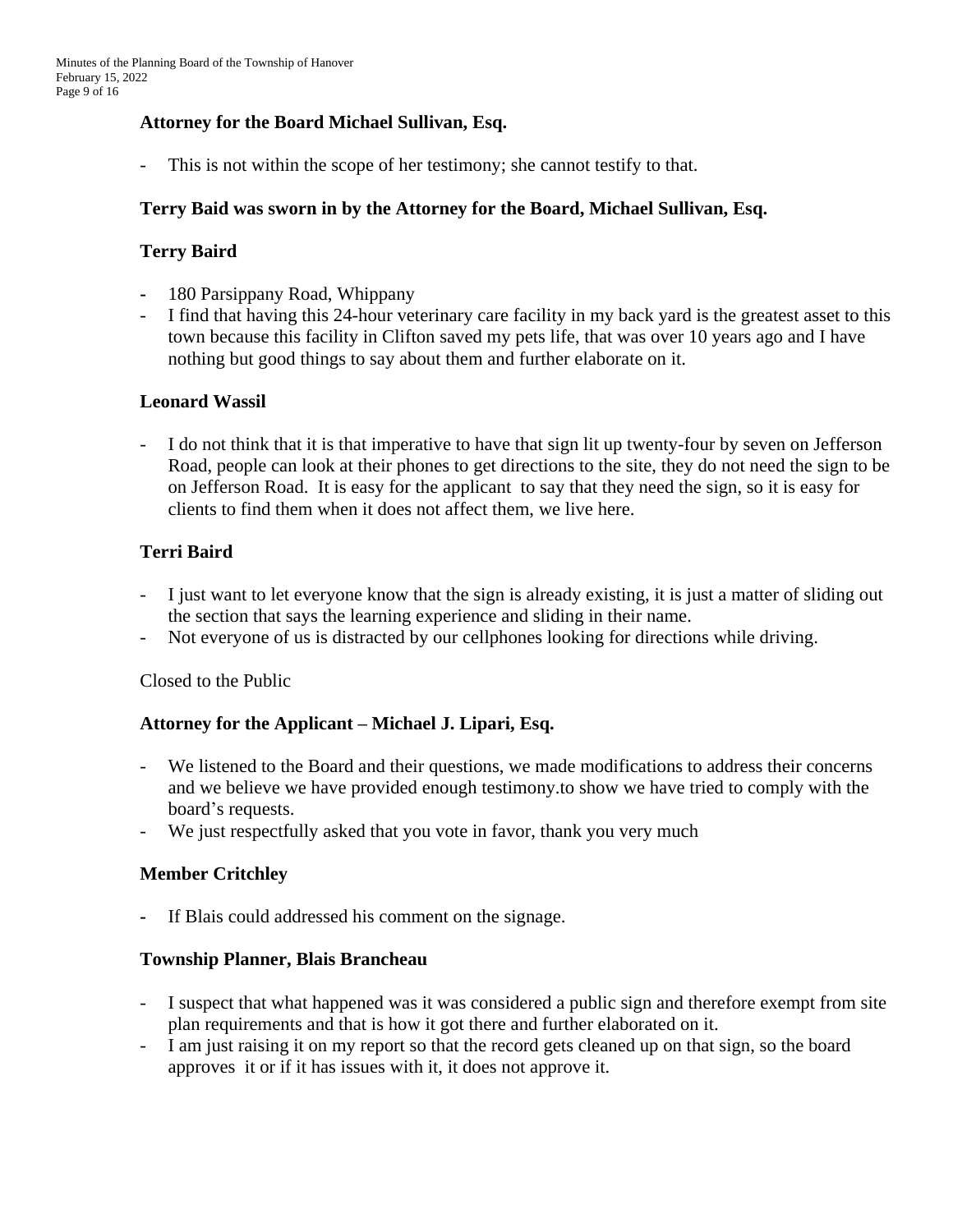## **Attorney for the Board, Michael Sullivan, Esq.**

- **-** I am going to suggest, it seems like an inconsequential issue here, replacing a name plate, I think that the Board can authorized that it can be permitted.
- **-** If the town in the future pursues an enforcement action and wants to take the sign down that would have to come down with the name plate.
- **-** I think we authorize the name change and we leave as that.

#### **Township Planner, Blais Brancheau**

**-** I agree with what Mike has recommended.

#### **Attorney for the Board, Michael Sullivan, Esq.**

- This is an application for preliminary and final site plan approval, it also contemplates a request for a variance because the MRI unit is located within ten feet from the existing principal building where twenty feet is required.
- If the board moves to approve the application the conditions that I have thus far would be compliance with paragraphs "1" through "7" contained in the Township Engineer's Review memorandum dated February 14, 2022, which the applicant agreed to.
- Also, the applicant must comply with and satisfy comments "B1" through "B7" in the Township Planner's Review memorandum dated February 15, 2022, the applicant also agreed to that.
- Prior to issuance of a "CO" the applicant shall perform an as built noise assessment to confirm noise levels associated with the emergency generator and MRI unit, comply with all applicable regulations.
- Testing of the emergency generator shall be limited to Monday through Friday daytime hours.
- The applicant is bound by all representations made on its behalf by its attorney and professionals during a public hearing.
- The applicant shall be responsible for payment of all applicable escrow incur in connection to the review of this matter.

A motion to approve this application with condition was moved by Member Glawe and seconded by Member Deehan.

Members Deehan, Monzo, Glawe, Neidhardt, Byrne, Critchley, Gallagher, Mayor Ferramosca and Chairman De Nigris voted in favor of approving this application with conditions.

| 3) | CASE NO.           | $19 - 8 - 12 - R1$                   |
|----|--------------------|--------------------------------------|
|    | <b>APPLICANT</b>   | PERFORMANCE FORD OF EAST HANOVER LLC |
|    | <b>OWNER</b>       | NORMEL REALTY                        |
|    | <b>LOCATION:</b>   | 70 ROUTE 10 WEST, WHIPPANY           |
|    | <b>BLOCK:</b> 6601 | <b>LOT(S):</b> $6$<br>$ZONE: B-10$   |

Applicant is seeking Amended Approval and "C" Variance for minor revisions to the floor plan and exterior elevations. The applicant now proposes to eliminate the "dealer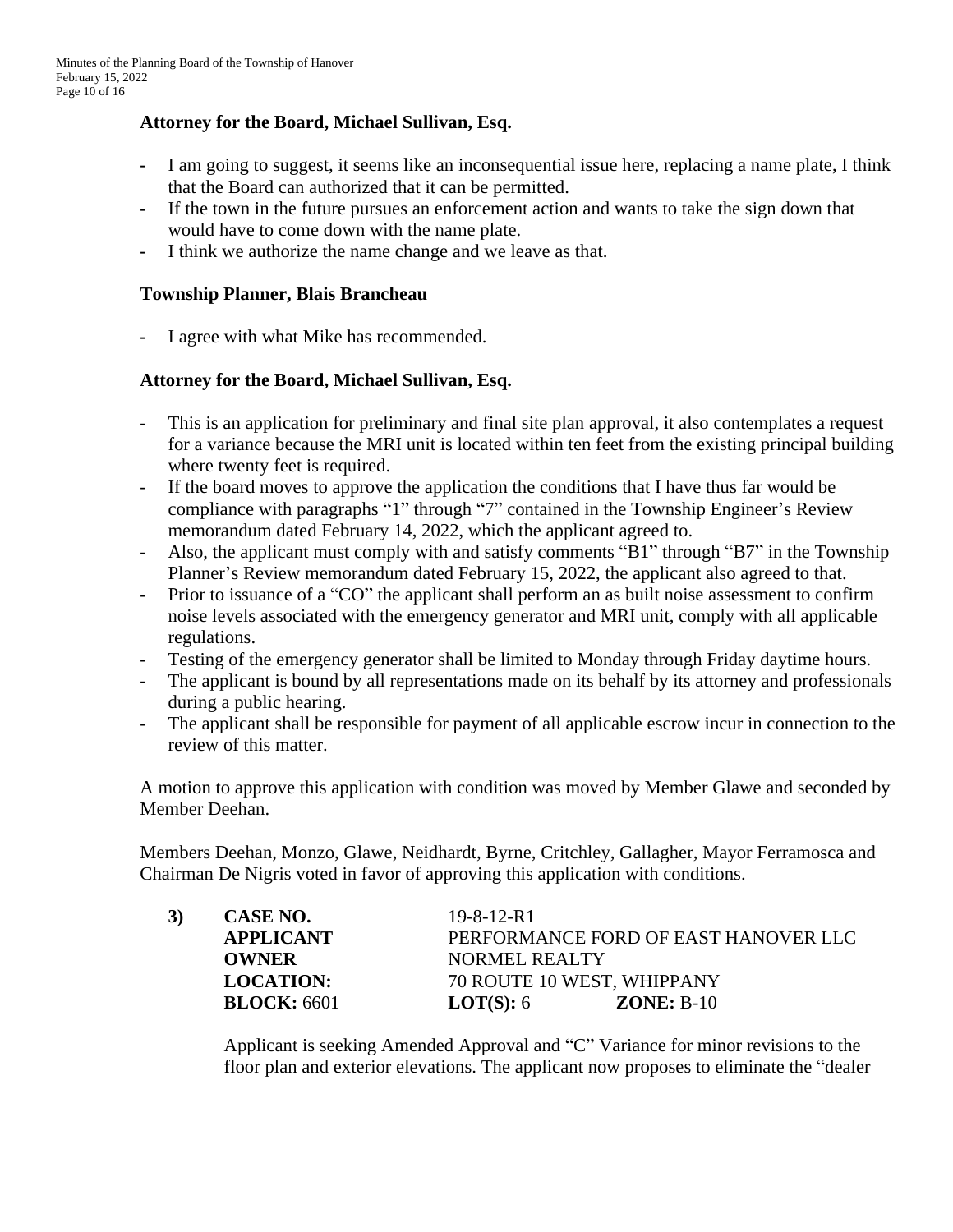prep area" and replace it with sales floor area. In addition, the applicant proposes revisions to the façade treatment and building sign location.

Copies of the filed application forms and supporting documents submitted by the applicant can be reviewed at the following link: [https://1drv.ms/u/s!AiA4DWQroB1qgdJQZrD\\_1HrGszQTNQ?e=CVXZWh](https://1drv.ms/u/s!AiA4DWQroB1qgdJQZrD_1HrGszQTNQ?e=CVXZWh)

## *Board Action Date – March 4, 2022*

## **Steven Schepis, Esq – Attorney for the Applicant**

- Gave an overview of what is being proposed.
- Introduced his witness for the night.

Kevin DiPiano – Representative for the Applicant was sworn in by the Attorney for the Board, Michael Sullivan, Esq.

The Township Engineer Gerardo Maceira, P.E., and the Township Planner Blais Brancheau were sworn in by the Attorney for the Board, Michael Sullivan, Esq.

## **Kevin DiPiano - Representative for the Applicant**

- 99 Beaverbrook Road, Lincoln Park.
- I am the managing member of the entity that owns Performance Ford.
- Explained the reasons to request the proposed changes.
- Addressed Chairman De Nigris question regarding sales and car deliveries at the site.
- After the cars are prepared for sale at their facility in East Hanover, they are driven over to the Hanover site.
- Addressed Member Critchley's question regarding cars for service.

Open to the Public

After hearing none and after seeing none

Closed to the Public

Roberto Martinez – Project Architect was sworn in by the Attorney for the Board Michael Sullivan, Esq.

## **Roberto Martinez – Project Architect**

- 14 Fairmont Avenue, Somerville, New Jersey
- **-** All his license is current and in good standing.
- **-** Accepted by the Board.
- **-** Went over the proposed modifications reference Construction Plan "A-1A" with a revision date of October 11, 2021, and highlighted in red the two areas that are changing.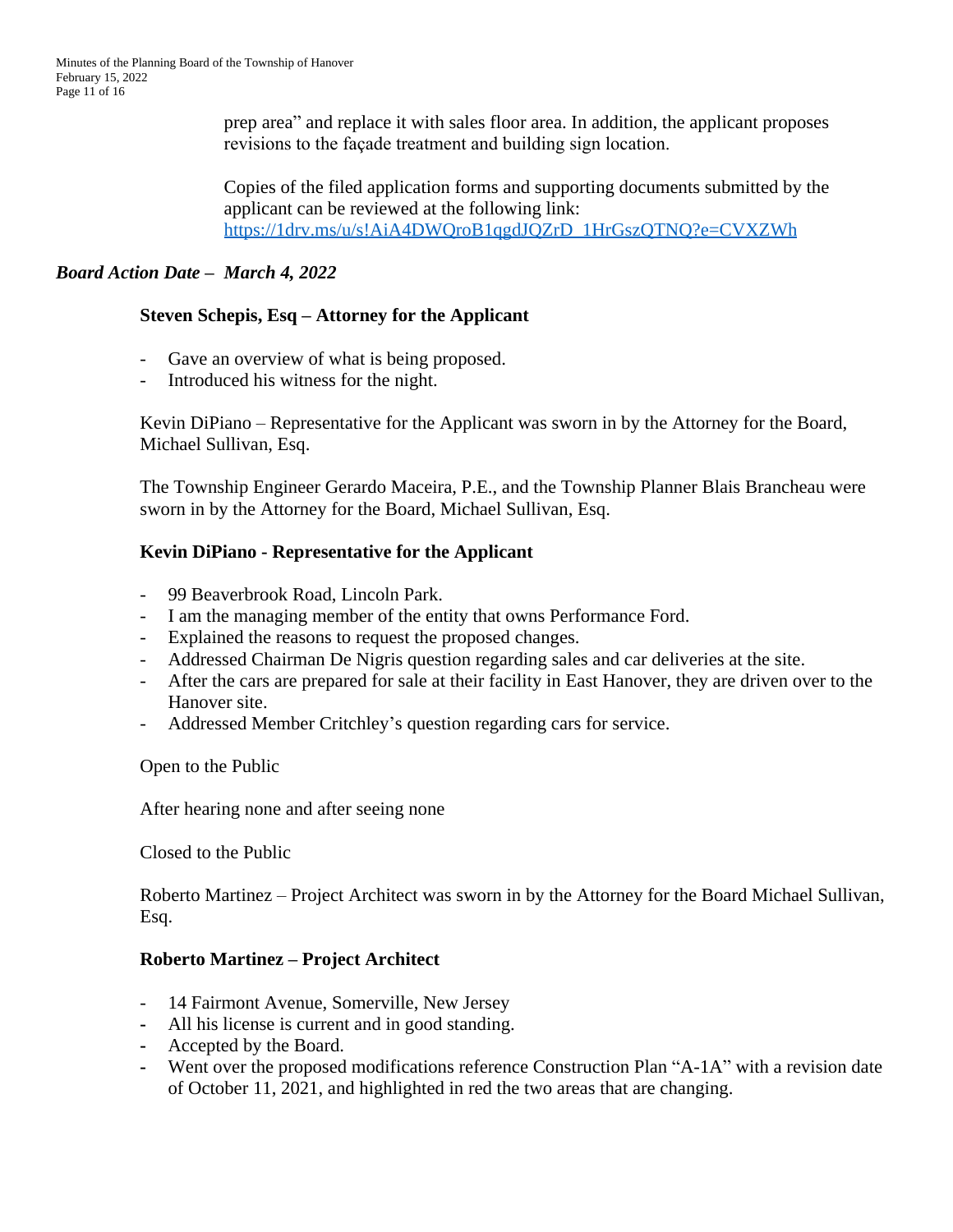- **-** Initially the area designated for minor service was changed to be office space and the other area is this area that is provided by "Ford"
- **-** Went over the Plan titles "Exterior Elevations" sheet "A-6A" with a revision date of July 30, 2021.
- **-** Ford standard is the name of the dealer is on the right and on the left is for the oval.
- **-** Indicated where the prevaricated element would be and showed the front and side view of it.
- Went over the windows.
- There was no change in the footprint of the building other than the entrance.

## **Attorney for the Board, Michael Sullivan, Esq.**

Mr. Brancheau the minimum number of parking spaces is calculated by square footage if there is a discrepancy in the square footage, what is the accurate number?

## **Township Planner, Blais Brancheau**

- The building dimensions have changed, I am assuming that this is because of the exterior modifications.

## **Roberto Martinez – Project Architect**

The building dimensions did not change is the way that it was measured, there is a plating element and that does not add any square footage to the building it is just a finishing element.

## **Township Planner, Blais Brancheau**

- It relates to the building coverage and parking calculations, and there is some confusion.
- There is a room call service writers that room was not there can you explain what that is and is it going to be built and used?
- In the rear side of the building, it appears that the bathroom double in size and number, and the number of sales offices were added, it does not matter how ever it has relevance to the parking allocation.
- The application form indicated twelve employees, the site plan indicates fifteen employees, can you address the issue? My question is focused on the change from a combination service and sales facility to one that is focused on sales and what impact that has on the site traffic as far as both customers and employees.

# **Roberto Martinez – Project Architect**

- It should not this is an aesthetic element, if you remove that, the building would be the same size.
- It is a space that is reserved for future use, that we do not want to be occupied by sales.
- It is going to be built but it will not be used until we develop the appropriate use for that area.
- I think that question is more appropriate for Mr. DiPiano.
- Explained changes made to the rear of the building, the Proposed North Elevation, and the Proposed East Elevation.
- Gave an overview of the materials to be used.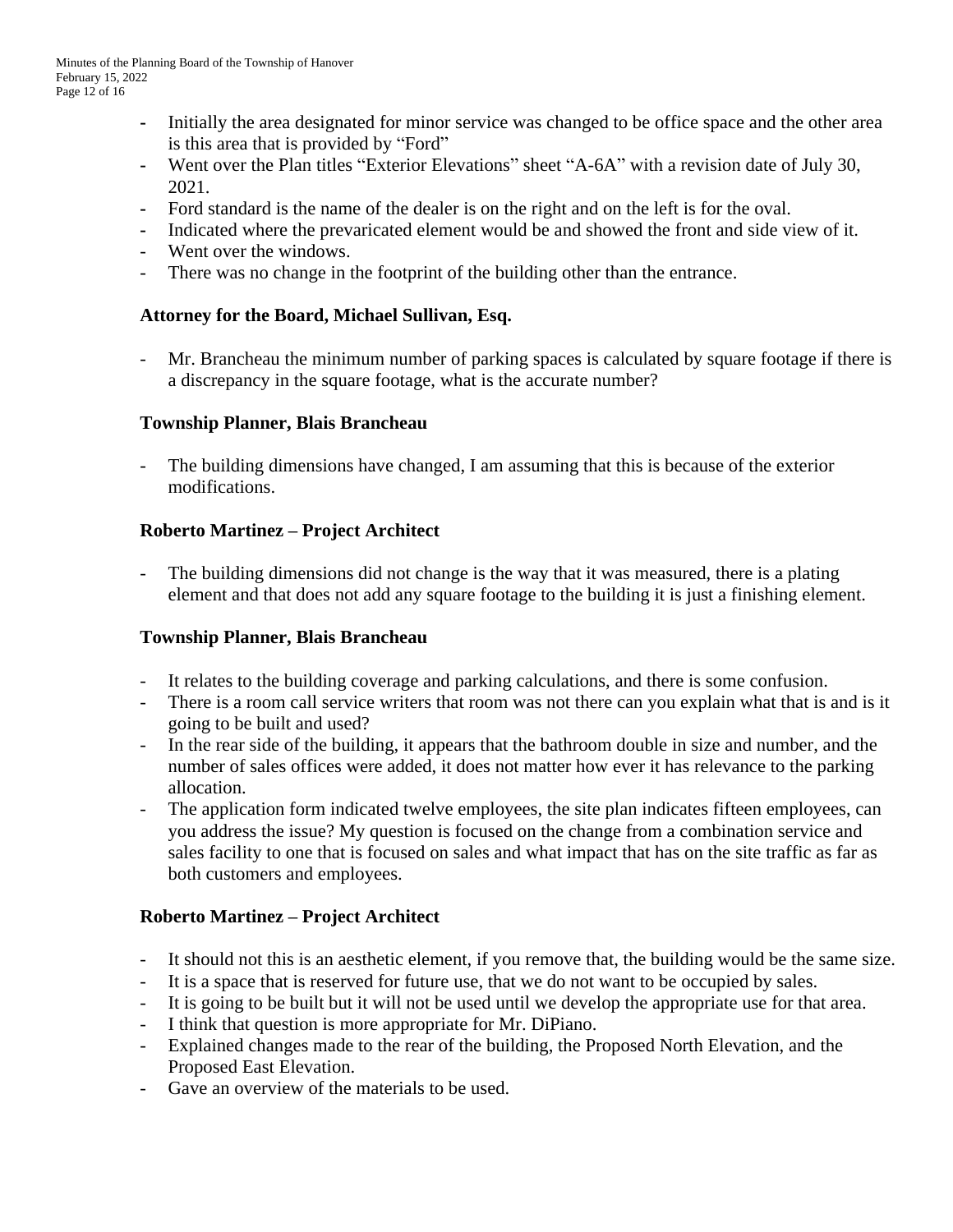Open to the Public

After hearing none, after seeing none

Closed to the Public

Joseph A. Mianecki Jr. – Professional Engineer for the Applicant was sworn in by the Attorney for the Board, Michael Sullivan, Esq.

#### **Joseph A. Mianecki Jr. – Professional Engineer and Planner for the Applicant**

- 9 Midvale Avenue, Towaco, New Jersey.
- Gave his educational and professional background.
- All his licensing is current and in good standing.
- Has been before this board before.
- Accepted by the Board.
- Referenced the "Site and Dimensions Layout Plan" sheet 3 of 14 dated July 29, 2019, last revised November 11, 2021.
- Went over the parking spaces that were shifted, the number of parking spaces and handicaps spaces in the front of the building.
- We created additional parking spaces on the side of the building, two of those are electric charging stations and four are conventional parking spaces.
- Explained the changes done to the signage.
- Indicated the curb to be redone on the side and back of the building.
- We added a washed river stone edging four foot wide to allow the water to perk out.
- We will agree to remove the stone in that irregular area mentioned in Blaise's report.
- We did the same thing on the right side of the building.
- Mr. Maceira pointed out on his memo the washed river stone in that irregular/ transition area, and we will agree not to have it there.
- The Police department Plans review, where we were asked to remove some parking for tractor trailer circulation which it was not in the original application and it is not in this application, so I do not see any reason to remove any parking spaces.
- There was a comment from the Fire Department about the ability to get a fire truck across the building and that is why a mountable concrete apron would allow the fire apparatus to drive over it and access the hook up in the front left corner.
- Yes, I will endeavor to meet with him to accommodate that.
- Went over Mr. Brancheau's comments of his report from February 15, 2022.
- Addressed Mr. Brancheau's question regarding some discrepancy on the floor area.
- The vestibule measurements will be corrected.

#### **Township Planner, Blais Brancheau**

- For the record what we are saying is that floor area, building coverage and parking it is all going to be 22,570 square feet.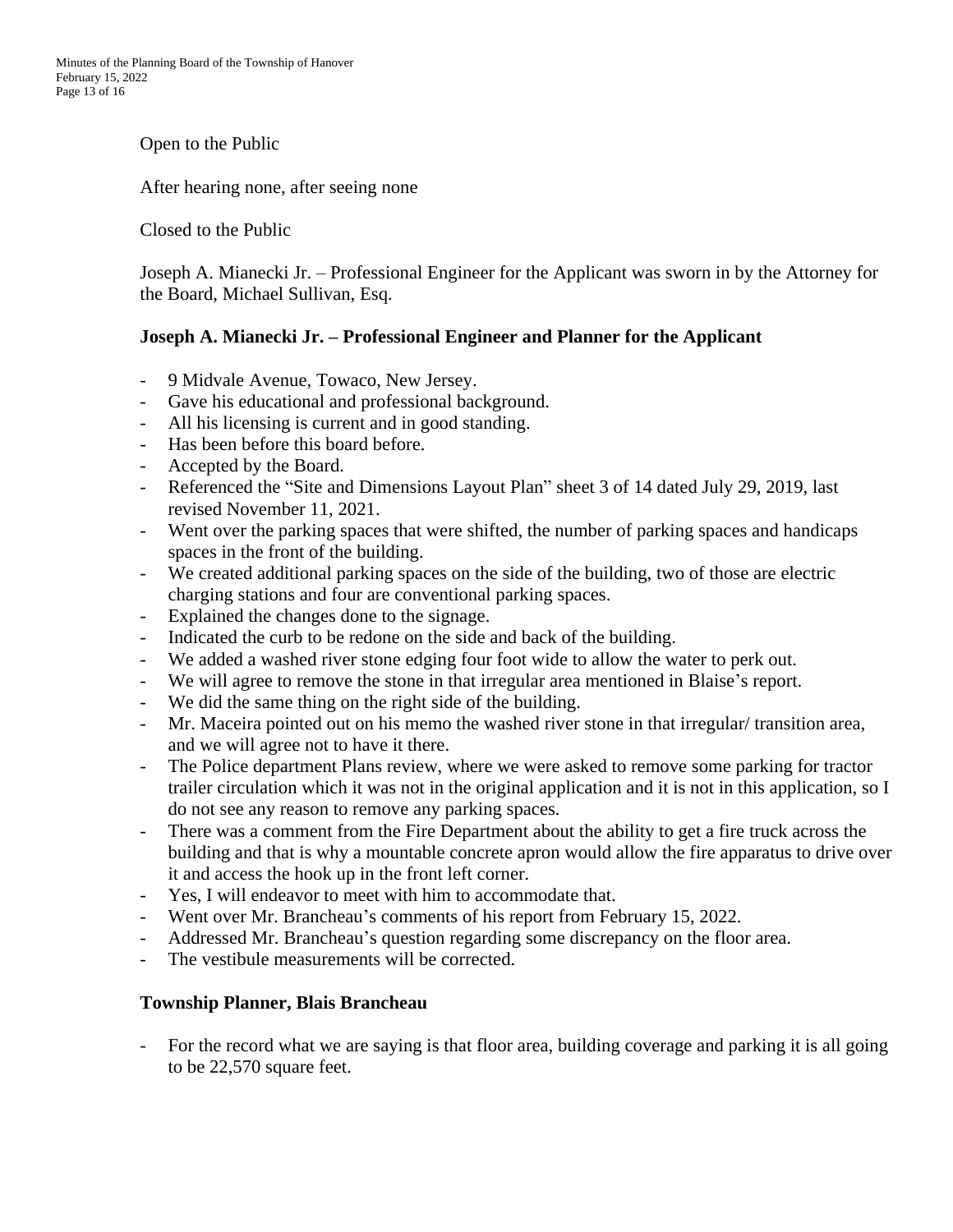#### **Joseph A. Mianecki Jr. – Professional Engineer and Planner for the Applicant**

- I do agree on that, because I did not include the vestibule as the overall building height.
- Addressed Chairman De Nigris's question regarding the service sign no longer being needed.

#### **Attorney for the Board, Michael Sullivan, Esq**

- Mr. Maceira when Mr. Mianecki was going through your report, he cited the Police report and talked about he had requested some parking spaces being removed, are you in agreement with the applicant that it would not be necessary for those parking spaces to be removed because I would exclude them from compliance with your report if that were the case.

## **Township Engineer, Gerardo Maceira, P.E.**

I would agree with his assessment and further explained.

## **Joseph A. Mianecki Jr. – Professional Engineer and Planner for the Applicant**

Went over what was previously approved versus what is being proposed.

#### **Township Planner, Blais Brancheau**

- Addressed Mr. Sullivan's question regarding the credit for charging stations.

Open to the Public

After hearing none, after seeing none

Closed to the Public

## **Steven Schepis, Esq – Attorney for the Applicant**

- Gave his closing statement, thanked everyone for their time and consideration.
- We asked the board to approve these minor modifications.

Attorney for the Board, Michael Sullivan, Esq.

- Summarized as follows, this is an application for amended preliminary and final site plan approval, there are variances for building coverage and the number of parking spaces.
- We agreed to use the 22,570 square feet of floor area that means that there is a requirement of 113 spaces, there are thirty-three physical spaces, but there is credit for a total of thirty-five.
- There are two variances along with the amended site plan approval, we would carry forth the requirement to satisfy Mr. Maceira's February 15 ,2022 report, and the police requirement of removing some of the parking spaces would not be necessary.
- Mr. Brancheau's report "B1" through "B6" that would also be satisfied that day of that report dated February 15, 2022.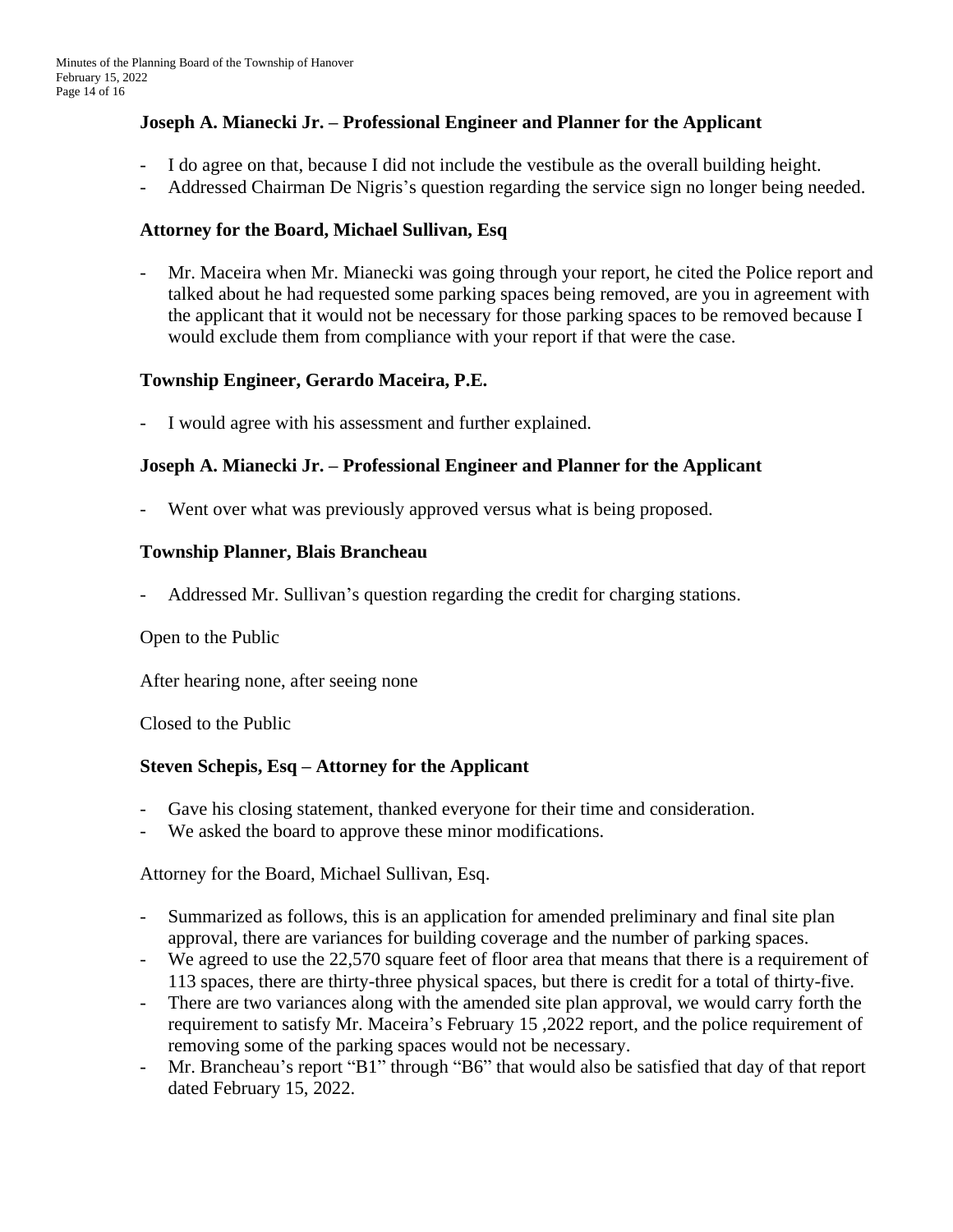I would also suggest that we carry forth the conditions of the prior resolution of March 10, 2020, which are not inconsistent with the approval here tonight.

A motion to approve the application with conditions was moved by Member Monzo and seconded by Member Olsen.

Members Deehan, Monzo, Glawe, Olsen, Byrne, Critchley, Gallagher, Mayor Ferramosca, and Chairman De Nigris voted in favor of approving the application with conditions.

## **VI. OTHER BUSINESS**

#### **Attorney for the Board, Michael Sullivan, Esq.**

- **-** Discussed a recent court case that chastised the board for being discourteous to an applicant, we were very courteous here tonight and we behaved appropriately.
- **-** Sometimes we get a little short with some applicants, I just want to make sure that we continue to be courteous.
- **-** There are court decisions that have criticized boards for being short with the applicants, I just want to make sure that one of the things we focus on, is always courteous with them going forward.
- **-** Another thing I want to go over is an article that I sent around from the New Jersey Planner, which is titled "Use of social Media by Board Members" the author of that really takes the position that we should not be on social media at all when we are on an application, we are supposed to be paying attention.
- **-** You are not supposed to be doing any of your own research, you are really the judge, so it requires your full attention, it requires you to be present, if you come off camera you have to be with in ears shot of hearing the testimony but that is going to raise the question of where are you? So, you cannot be missing in action on these meeting.
- **-** The third thing I want to mention briefly is "abstentions" I have encountered issues with other boards recently where board members are eligible to vote and maybe it is a tough case and suddenly, they abstain on voting and that does not help. You have to vote on the tough ones as well.
- **-** Member Neidhardt abstained from a vote because he was not present, he was not familiar with it, he was not a member form the board yet, that is an appropriate abstention, that is not what I am talking about.

## **Member Gallagher**

**-** When are we going to get together again in person?

## **Chairman De Nigris**

**-** I will talk to Mr. Giorgio, and I will find out what the plan will be.

## **Board Secretary, Kimberly A. Bongiorno, LUA**